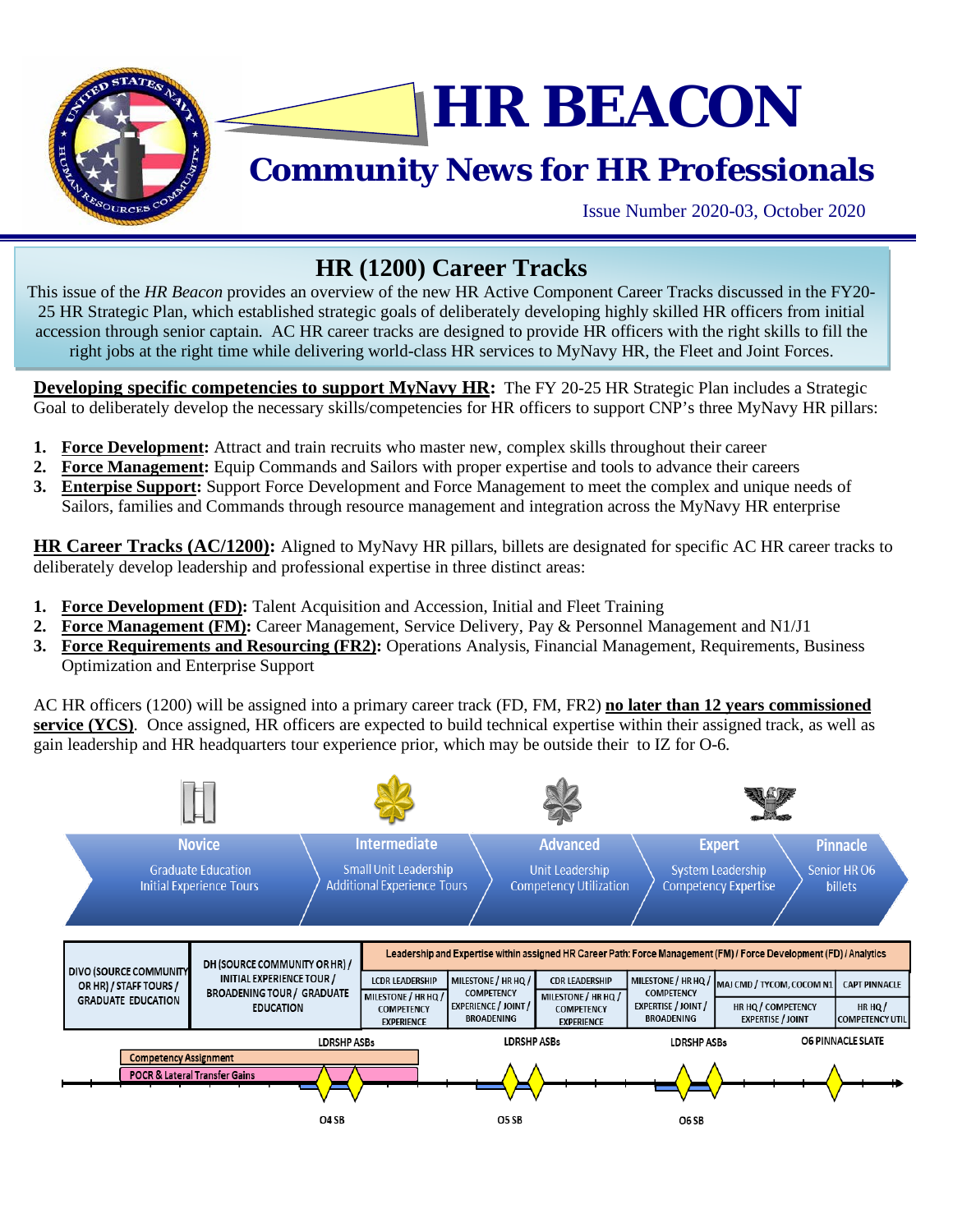#### **Elements of each AC HR Career Track**

- **Graduate Education:** HR-related master's degree at NPS or civilian equivalent institution Note: In-residence graduate education is typically completed as an O-3 and off-duty HR-related graduate education completed prior to IZ for O-5.
- **Experience Tours:** Professional development through tours *within* an AC HR career track, not necessarily an individual's assigned career track

Note: In general, new accessions will have the opportunity to complete experience tour(s) in one or more career tracks prior to career track assignment (NLT 12 YCS). After career track assignment, officers may have the opportunity for experience tours *outside* their assigned track to complete leadership, HR HQ, joint, and other key career development assignments.

- **Competency Tours:** Utilization/development tours within an *assigned* AC HR career track Note: As officers progress in their assigned career track, they will build on their initial experience tour(s) to develop higher-level career track expertise from Novice to Expert across their career.
- **Leadership Tours:** CO, XO/Deputy Commander, OIC at LCDR, CDR, and CAPT (leadership tours may fall outside of an individual's assigned career track, depending on opportunity/availability)
- **Milestone Tours:** Key billets, specifically designated by HR Flag leadership, *within each career track* slated through a competitive detailing talent marketplace process.
- **Broadening Tours:** Tours *outside* of MyNavy HR competencies (Joint, Service Colleges, SNTWI, etc.) Note: Broadening assignments in support of joint requirements, special assignments, and other professional development opportunities can be completed at any paygrade.
- **HR Headquarters Tours:** LCDR-CAPT staff assignments at SECNAV/ASN, CNP/OPNAV, DCNP/NPC
- **Pinnacle Billets:** Influential Senior HR CAPT billets representing the peak non-flag positions within each track.

#### **Career Development & Tracking**

- **HR AQDs:** Discreet AQDs track each officer's experience, HR HQ, leadership tours and professional certifications as they progress from Novices to Experts
- **Subspecialty Codes:** SSCs document graduate education & utilization, and HR experience tours in Operations Analysis, Manpower Systems Analysis, Financial Management, and Training & Education

#### **Notional Career Scenarios under new Career Tracks**

- **New HR Accessions:** Most new HR accessions will have the opportunity to complete one or more initial experience tours prior to career track assignment. More senior accessions  $(YCS > 10)$  will be assigned to a specific career track upon redesignation based on their experience, education, and HR Community needs.
- **Less than 12 Years Commissioned Service (YCS):** AC HR officers with less than 12 YCS have the ability to continue to grow experience in a specific or multiple career tracks prior to career track assignment. No later than 12 YCS, 1200s will be assigned to a designated career track.
- **Greater than 12 YCS:** AC HR officers with more than 12 YCS will be assigned to a designated career track based on best fit (career history, personal preference and HR Community needs).

For all scenarios: To ensure officer expertise is deliberately developed, an officer's assigned career track will be the greatest driving factor in the detailing process. It may be necessary to pursue billets outside of an assigned career track to complete leadership and/or HR HQ tours. Detailers will ensure broadening tours and education assignment alignment with the individual officer's career progression and development plan.